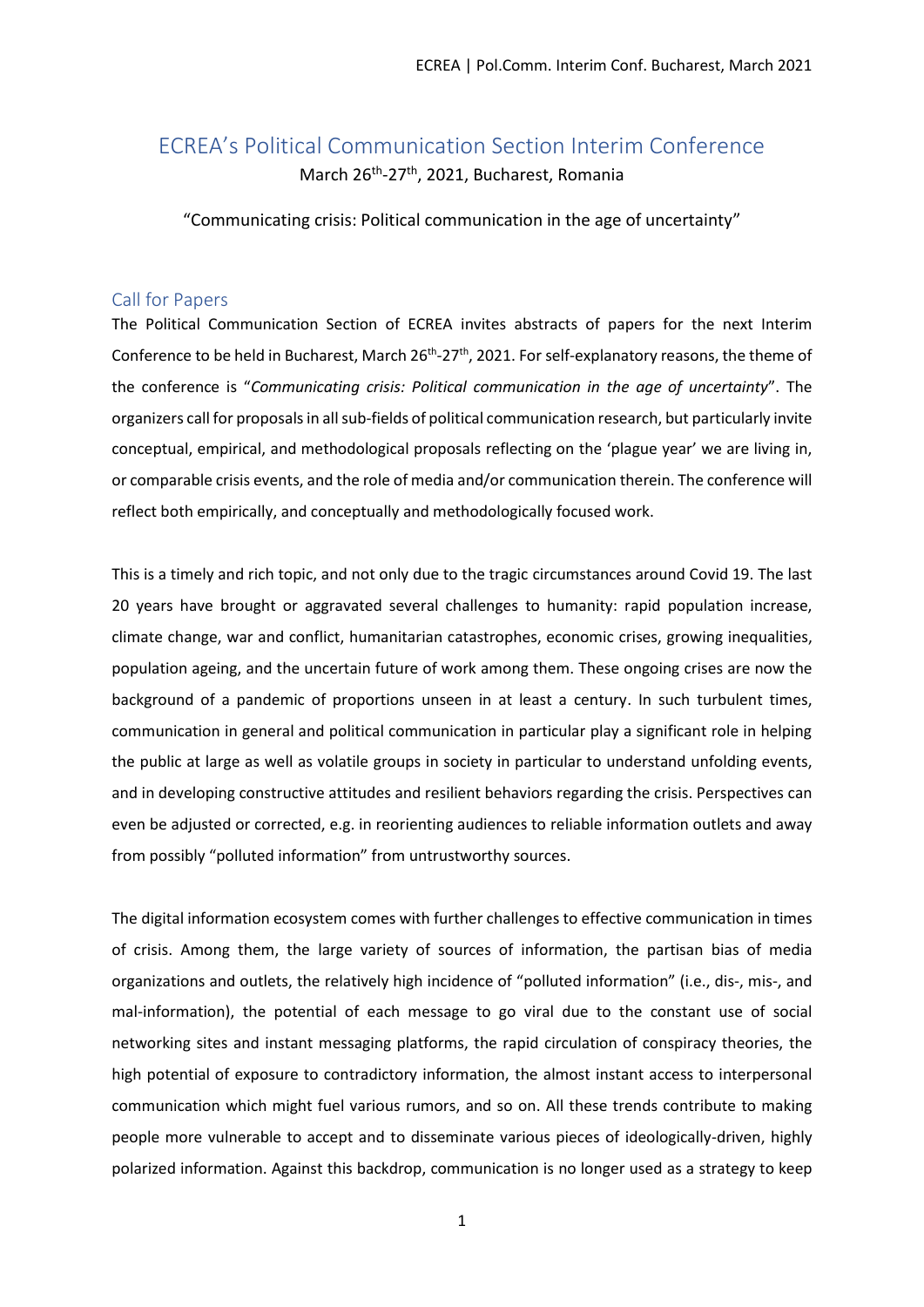people well informed, but as an engine responsible for generalized skepticism and emotionally-driven attitudes. Addressing (political) communication changes and challenges during crises is of high relevance not only for scholars, policy-makers, and journalists, but also for citizens, as co-creators of content within the communication flow.

#### Keynote speaker

#### Prof. **Darren G. Lilleker,** Bournemouth University

Dr Darren G. Lilleker is Professor of Political Communication in The Faculty of Media & Communication, Bournemouth University and Convenor of the Centre for Comparative Politics & Media Research. He has published widely on election campaigning and voter engagement, including Political Communication and Cognition (Palgrave, 2014).

#### Papers & panels

The conference will feature both presentations of individual research papers, and thematic panels. Paper submissions will be grouped in sessions of 4-5 papers by the conference program chair. A limited number of slots will be available for coherent panels where one topic is addressed in four to five presentations, followed by responses. Preference will be given to panels with presenters from diverse backgrounds and affiliations.

### Submission

- Paper submissions: Please send an MS Word (.doc, .docx) file including (a) the title of your paper and an abstract of no more than 400 words, and (b), on a separate page, the names and affiliations of the authors.
- Panel submissions: Please send an MS Word (doc., docx) file including (a) a rationale of no more than 300 word; (b) summaries for all the presentations in the panel (no more than 150 words for each summary); and (c) the names and affiliations of the chair, presenters, and respondents.
- Please note that all submission will undergo peer-review, and will be accepted or declined accordingly.
- Only one proposal per first author can be accepted.
- All submissions should be sent via email at: contact[at]comunicare[dot]ro.

### Deadlines

- Please e-mail your abstract or panel proposal by **September 30th 2020**.
- Notifications of acceptance will be sent to authors by **November 15th 2020**.